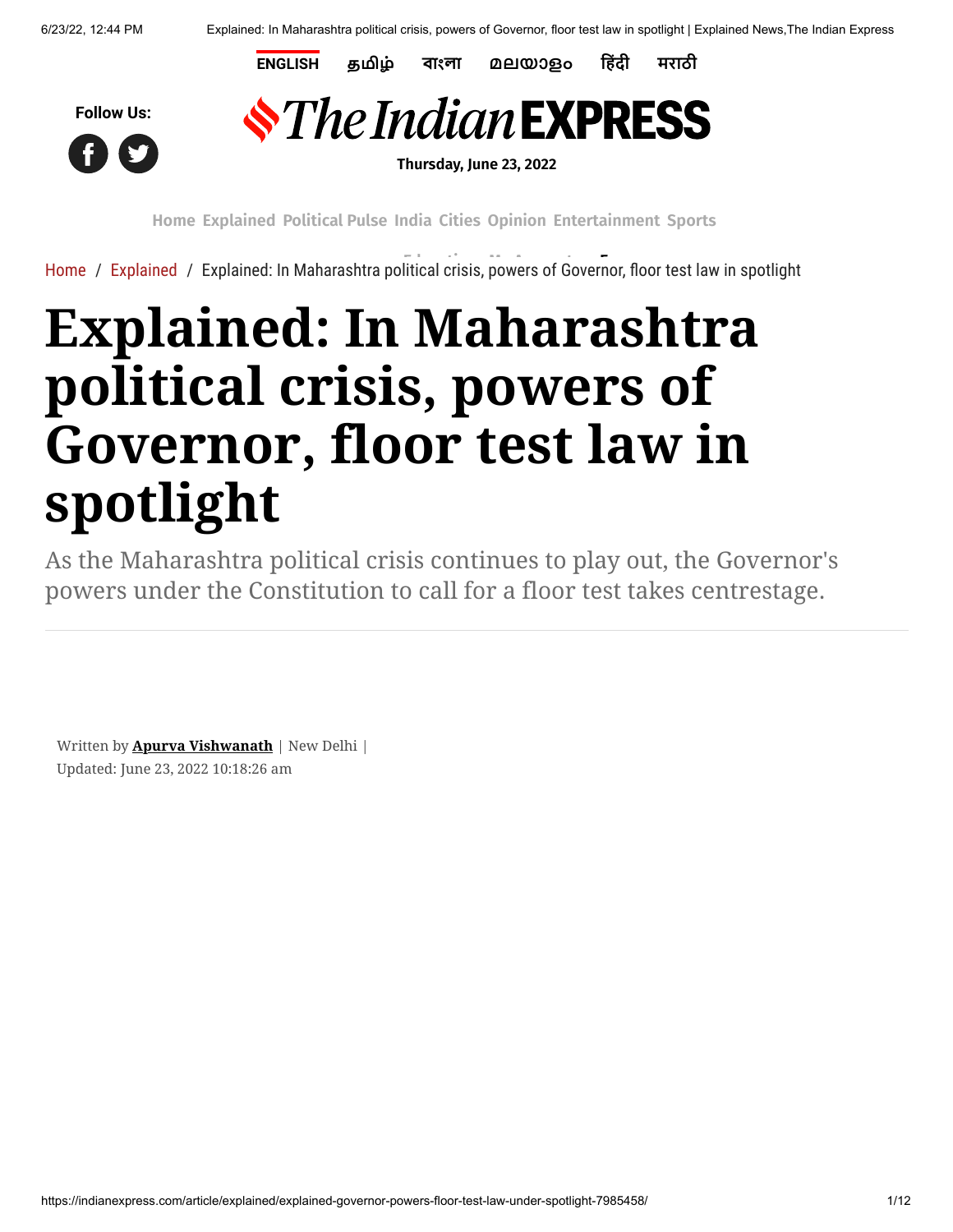6/23/22, 12:44 PM Explained: In Maharashtra political crisis, powers of Governor, floor test law in spotlight | Explained News,The Indian Express



Supporters of rebel Shiv Sena leader Eknath Shinde outside his residence in Thane on Wednesday. (Express Photo: Deepak Joshi)

As the Maharashtra political crisis continues to play out, with the [Shiv Sena](https://indianexpress.com/about/shiv-sena/) headed for a split and **[Chief Minister Uddhav Thackeray possibly losing majority](https://indianexpress.com/article/political-pulse/maharashtra-govt-mva-uddhav-thackeray-mlas-discontent-political-crisis-7983020/)**, the Governor's powers under the Constitution to call for a floor test takes centrestage.

Article 174(2)(b) of the Constitution gives powers to the Governor to dissolve the Assembly on the aid and advice of the cabinet. However, the Governor can apply his mind when the advice comes from a Chief Minister whose majority could be in doubt.

**[Explained |Explained: The anti-defection law, and why Eknath Shinde could be](https://indianexpress.com/article/explained/eknath-shinde-maharashtra-political-crisis-anti-defection-law-explained-7984004/) poised to dodge it in Maharashtra**

In 2020, the Supreme Court, in [Shivraj Singh Chouhan](https://indianexpress.com/article/research/shivraj-singh-chouhan-profile-5487054/) & Ors versus Speaker, Madhya Pradesh Legislative Assembly & Ors, upheld the powers of the Speaker to call for a floor test if there is a prima facie view that the government has lost its majority.

"The Governor is not denuded of the power to order a floor test where on the basis of the material available to the Governor it becomes evident that the issue as to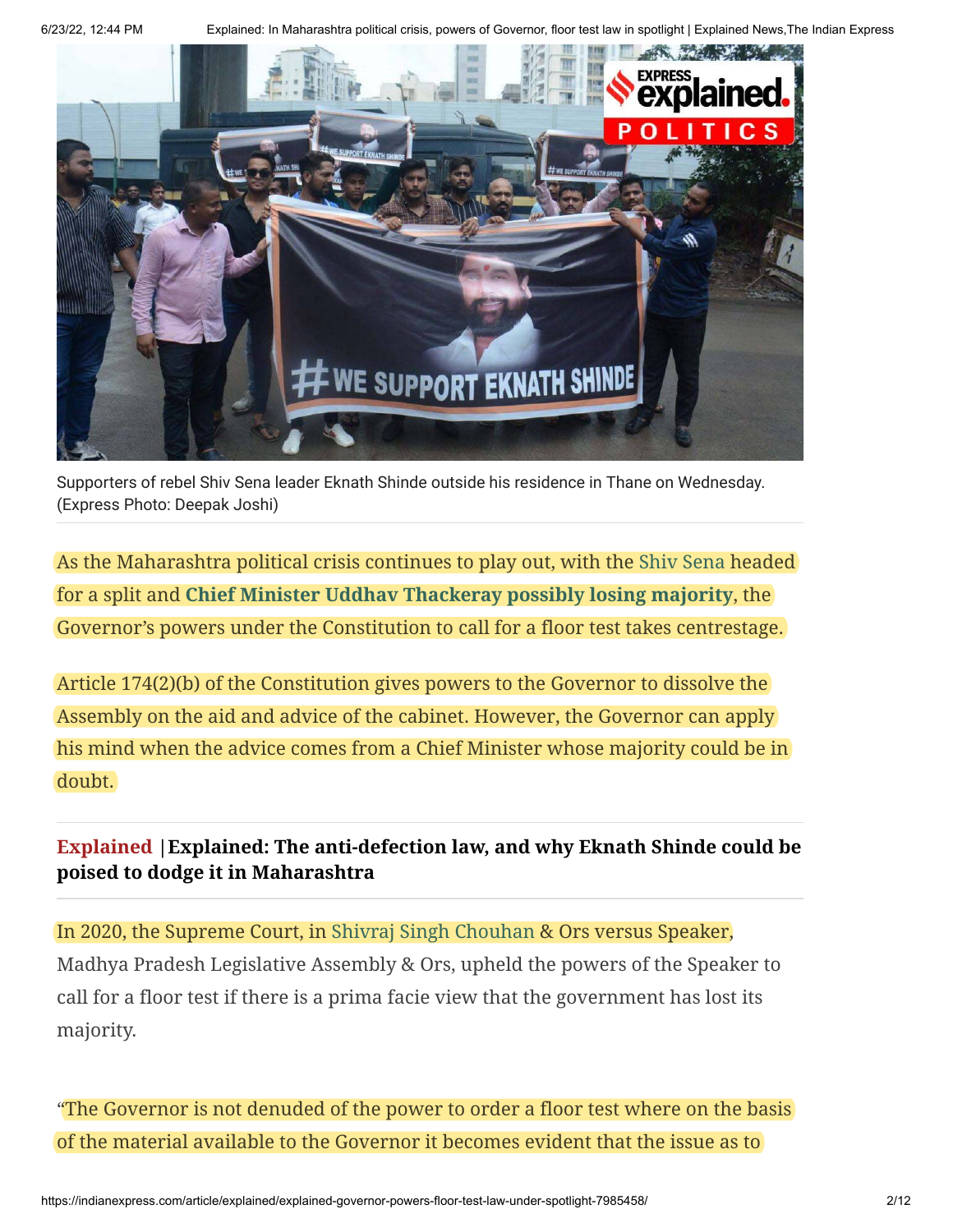whether the government commands the confidence of the House requires to be assessed on the basis of a floor test," a two-judge bench of Justices D Y Chandrachud and Hemant Gupta said.

## **BEST OF EXPRESS PREMIUM**

| Premium                                                                                       | Premium                                                                   | Premium                                                                        | Premium                                                  |
|-----------------------------------------------------------------------------------------------|---------------------------------------------------------------------------|--------------------------------------------------------------------------------|----------------------------------------------------------|
| <b>Close to Devendra</b><br><b>Fadnavis, Eknath</b><br>Shinde was on BJP<br>radar before 2019 | <b>MVA crisis   Behind</b><br><b>Surat to Guwahati</b><br>flight: fear of | <b>Mohammed Saqib</b><br>writes: BRICS<br>summit needs to<br>focus on breaking | <b>Yashwant Sinha</b><br>interview: 'BJP<br>doesn't have |
| As                                                                                            | rebels returning<br>to                                                    | Western he                                                                     | numbers (for<br>presidenti                               |

**[More Premium Stories >>](https://indianexpress.com/about/express-premium/)**

Under Article 175(2), the Governor can summon the House and call for a floor test to prove whether the government has the numbers. In a detailed judgment, the Court also explained the scope of the power of the Governor and the law revolving around floor tests.

## **[Also read |2 days ago, Shinde had spat with Raut & Aaditya on votes for Cong](https://indianexpress.com/article/cities/mumbai/two-days-ago-shinde-had-spat-with-raut-aaditya-votes-cong-mlc-polls-7983148/) in MLC polls**

The Madhya Pradesh Governor was faced with a similar situation when MLAs in the Jyotiraditya Scindia camp had defected to the [BJP](https://indianexpress.com/about/bjp/) and the then Congress Chief Minister Kamal Nath had asked the Governor to dissolve the Assembly.

The Governor instead called for a floor test.

When the House is in session, it is the Speaker who can call for a floor test. But when the Assembly is not in session, the Governor's residuary powers under Article 163 allow him to call for a floor test.

## **Don't miss [|Crisis on the way: intel warned Maharashtra govt two months ago](https://indianexpress.com/article/cities/mumbai/sid-gave-confidential-info-to-maharashtra-govt-on-impending-crisis-two-months-ago-7983137/)**